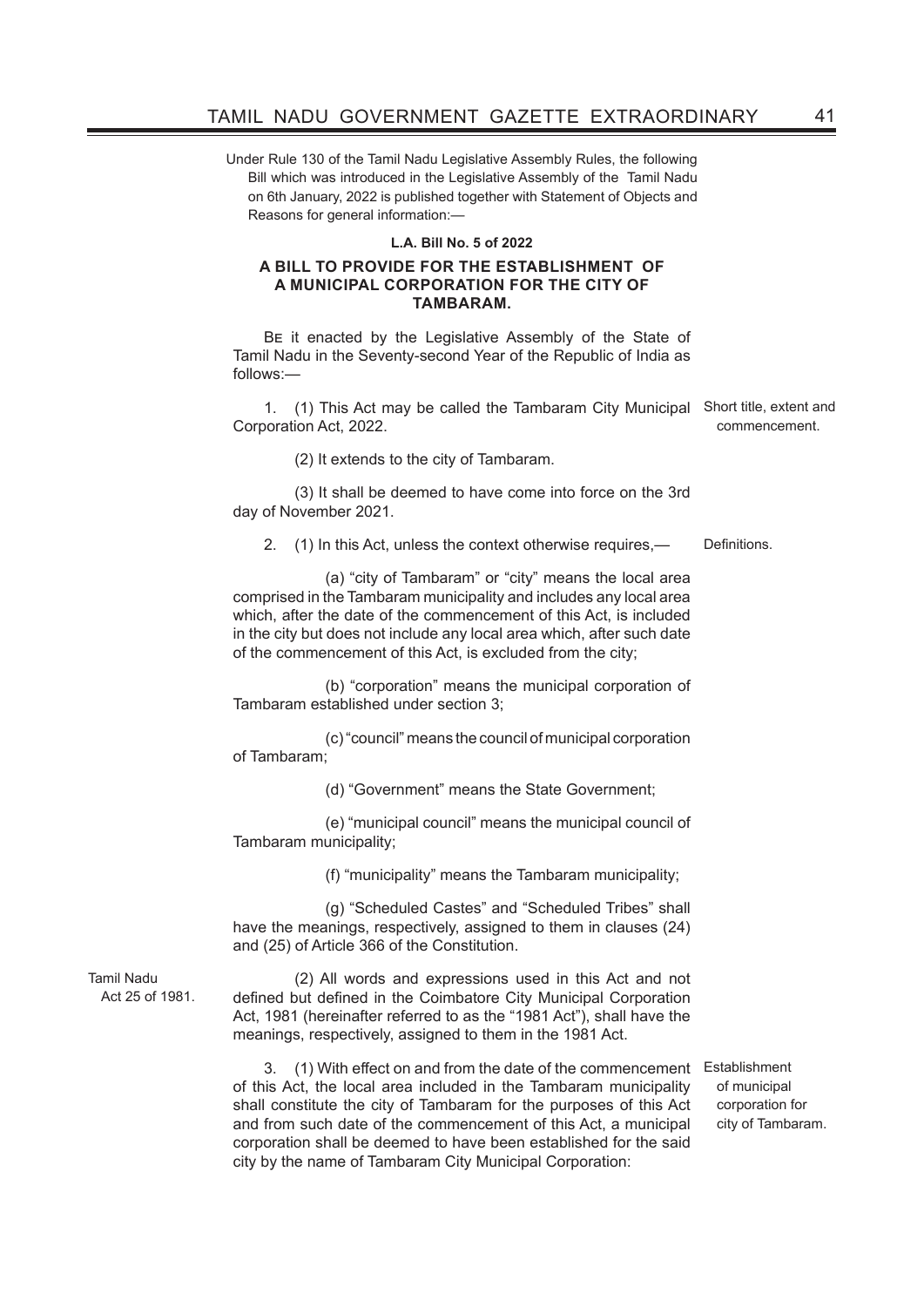Provided that the Government may, from time to time, after consultation with the corporation, by notification, alter the limits of the city constituted under this sub-section so as to include therein or to exclude therefrom the areas specified in the notification:

 Provided further that the power to issue a notification under this sub-section shall be subject to previous publication.

(2) The corporation shall, by the said name, be a body corporate, having perpetual succession and a common seal with power to acquire, hold and dispose of property and to enter into contracts and may by its corporate name, sue and be sued.

(3) The Tambaram municipality, functioning immediately before the date of the commencement of this Act, shall be deemed to have been abolished from such date of the commencement of this Act.

authorities. 4. The municipal authorities charged with carrying out the . provisions of this Act shall be,—

- (a) a Mayor;
- (b) a council;
- (c) a standing committee;
- (d) a wards committee; and
- (e) a commissioner.

5. (1) Save as otherwise provided in sub-section (2), the council shall consist of such number of councillors elected in the manner laid down in this Act as may be fixed by the Government, by notification, from time to time, so, however, that the total number of councillors of the council shall not exceed seventy two at any time.

(2) The following persons shall also be represented in the council, namely:—

 (a) the members of the House of the People representing constituencies which comprise wholly or partly the area of the corporation and the members of the Council of States registered as electors within the area of the corporation;

 (b) all the members of the Tamil Nadu Legislative Assembly representing constituencies which comprise wholly or partly the area of the corporation.

(3) The persons referred to in sub-section (2) shall be entitled to take part in the proceedings but shall not have the right to vote in the meetings of the council.

(4) Seats shall be reserved for the persons belonging to the Scheduled Castes and the Scheduled Tribes in the council and the number of seats so reserved shall bear, as nearly as may be, the same proportion to the total number of seats to be filled by direct election in the council as the population of the Scheduled Castes in the city or of the Scheduled Tribes in the city bears to the total population of the city.

Constitution of council.

Municipal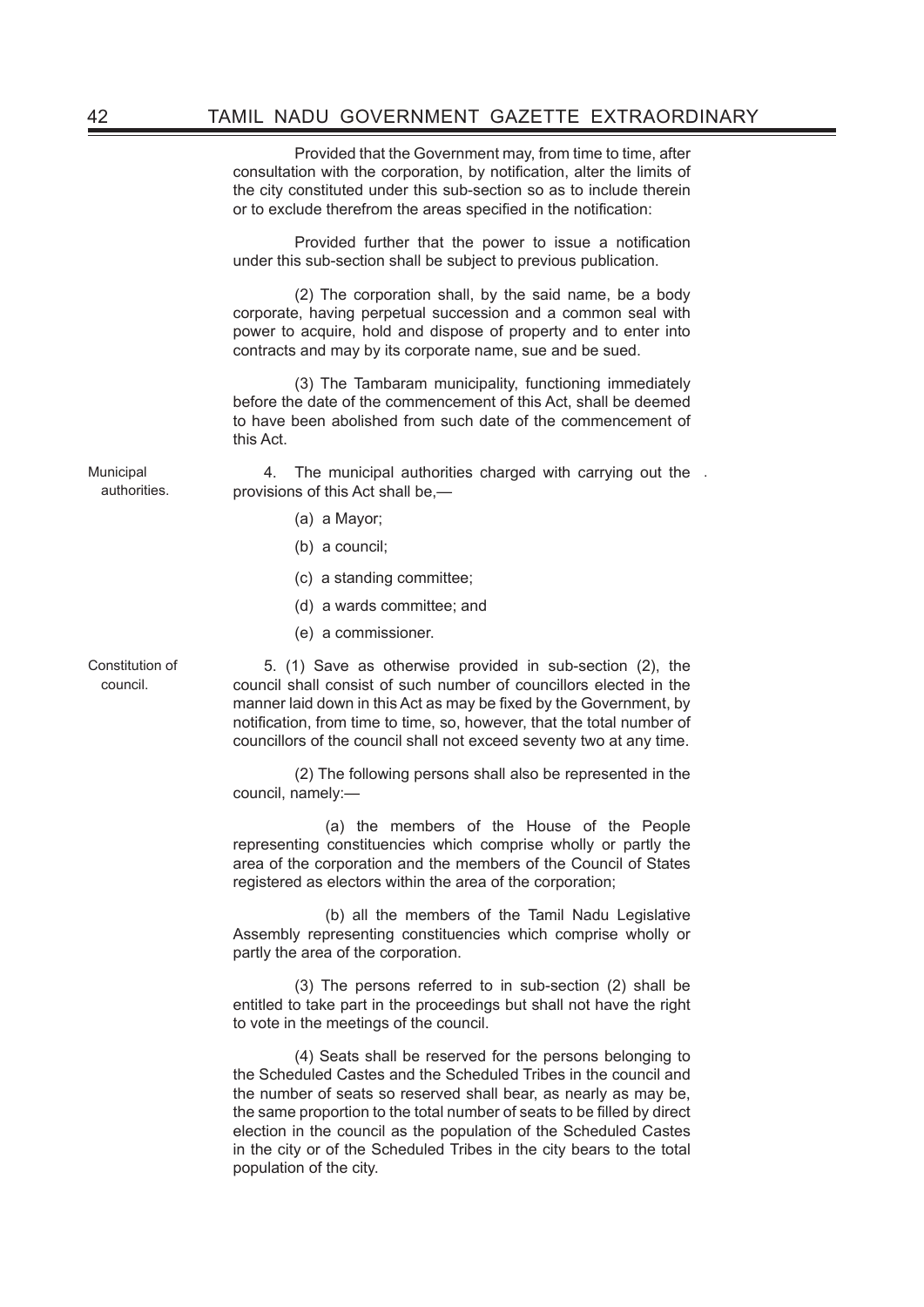(5) Seats shall be reserved for women belonging to the Scheduled Castes and the Scheduled Tribes, from among the seats reserved for the persons belonging to the Scheduled Castes and the Scheduled Tribes, which shall not be less than fifty per cent of the total number of seats reserved for the persons belonging to the Scheduled Castes and the Scheduled Tribes.

(6) Seats shall be reserved for women in the council and the number of seats reserved for women shall not be less than fifty per cent including the number of seats reserved for women belonging to the Scheduled Castes and Scheduled Tribes of the total number of seats in the council.

(7) The reservation of seats under sub-sections (4) and (5) shall cease to have effect on the expiry of the period specified in Article 334 of the Constitution.

6. (1) The corporation, unless sooner dissolved, shall Duration of continue for five years from the date appointed for its first meeting after each ordinary election and no longer and the said period of five years shall operate as a dissolution of the corporation.

(2) An election to constitute the corporation shall be completed,—

 (a) before the expiry of its duration specified in sub-section (1); or

 (b) before the expiration of a period of six months from the date of its dissolution:

 Provided that where the remainder of the period for which the dissolved corporation would have continued, is less than six months, it shall not be necessary to hold any election, under this sub-section for constituting the corporation for such period.

7. (1) Subject to the provisions of sub-sections (2) and (3), Tamil Nadu District the Tamil Nadu District Municipalities Act, 1920 (hereinafter referred to as the "District Municipalities Act") shall, with effect on and from the date of the commencement of this Act, cease to apply to the local area comprised within the city of Tambaram.

 $(2)$  Such cessor shall not affect,—

Tamil Nadu Act V of 1920.

> (a) the previous operation of the District Municipalities Act in respect of the local area comprised within the city of Tambaram;

> (b) any penalty, forfeiture or punishment incurred in respect of any offence committed against the District Municipalities Act; or

> (c) any investigation, legal proceedings or remedy in respect of such penalty, forfeiture or punishment, and any such penalty, forfeiture or punishment may be imposed as if this Act had not been passed.

Municipalities Act, 1920 not to apply

corporation.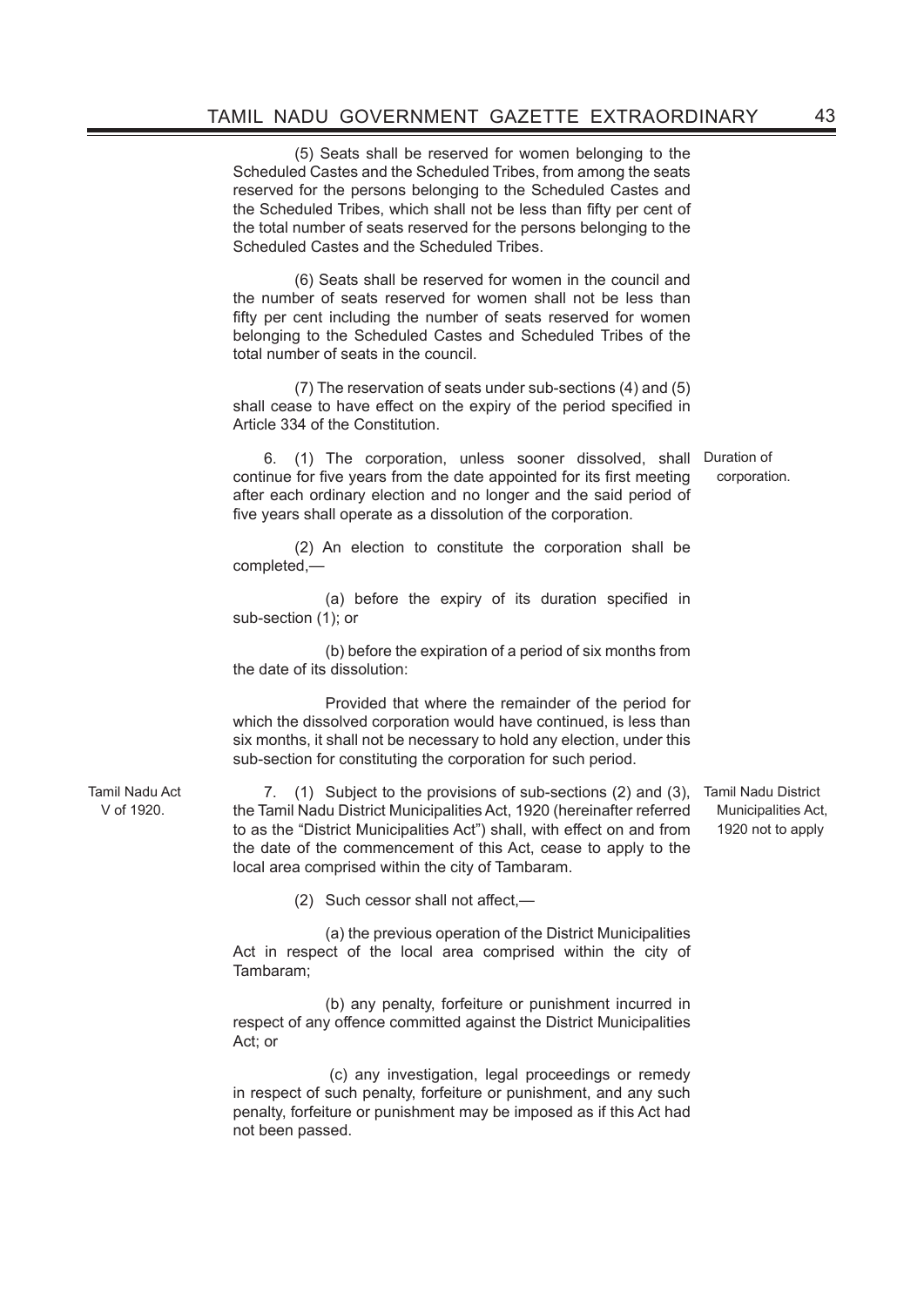(3) Notwithstanding anything contained in sub-section (1), all appointments, notifications, notices, rules, bye-laws, regulations, orders, directions, licences, permissions, schemes, forms and powers, made or issued or conferred under the District Municipalities Act and in force on the date of the commencement of this Act shall, so far as they are not inconsistent with the provisions of this Act, continue to be in force in the local area comprised within the city of Tambaram until they are replaced by the appointments, notifications, notices, rules, bye-laws, regulations, orders, directions, licences, permissions, schemes, forms and powers to be made or issued or conferred under this Act.

8. (1) Save as otherwise expressly provided herein, all the provisions of the 1981 Act, including the provisions relating to the levy and collection of any tax or fee are hereby extended to and shall apply, *mutatis mutandis* to the corporation and the 1981 Act shall, in relation to the corporation, be read and construed as if the provisions of this Act had formed part of the 1981 Act.

(2) For the purpose of facilitating the application of the provisions of the 1981 Act to the corporation, the Government may, by notification, make such adaptations and modifications of the 1981 Act and the rules and bye-laws made thereunder, whether by way of repealing, amending or suspending any provisions thereof, as may be necessary or expedient and thereupon, the 1981 Act and the rules made thereunder, shall apply to the corporation subject to the adaptations and modifications so made.

 (3) Notwithstanding that no provision or insufficient provision has been made under sub-section (2) for the adaptation of the provisions of the 1981 Act, or the rules and bye-laws made thereunder, any court, tribunal or authority required or empowered to enforce these provisions may, for the purpose of facilitating their application to the corporation, construe these provisions in such manner, without affecting the substance, as may be necessary or proper having regard to the matter before the court, tribunal or authority.

 (4) In the 1981 Act as extended and applied to the city of Tambaram,—

 (a) any reference to the city of Coimbatore and Coimbatore municipality, shall by reason of this Act, be construed as a reference to the city of Tambaram and Tambaram municipality, respectively; and

 (b) any reference to the Coimbatore Corporation, Corporation of Coimbatore and Municipal Corporation of Coimbatore, shall by reason of this Act, be construed as a reference to the Tambaram Corporation, Corporation of Tambaram and Municipal Corporation of Tambaram, respectively.

Application of provisions of 1981 Act to corporation.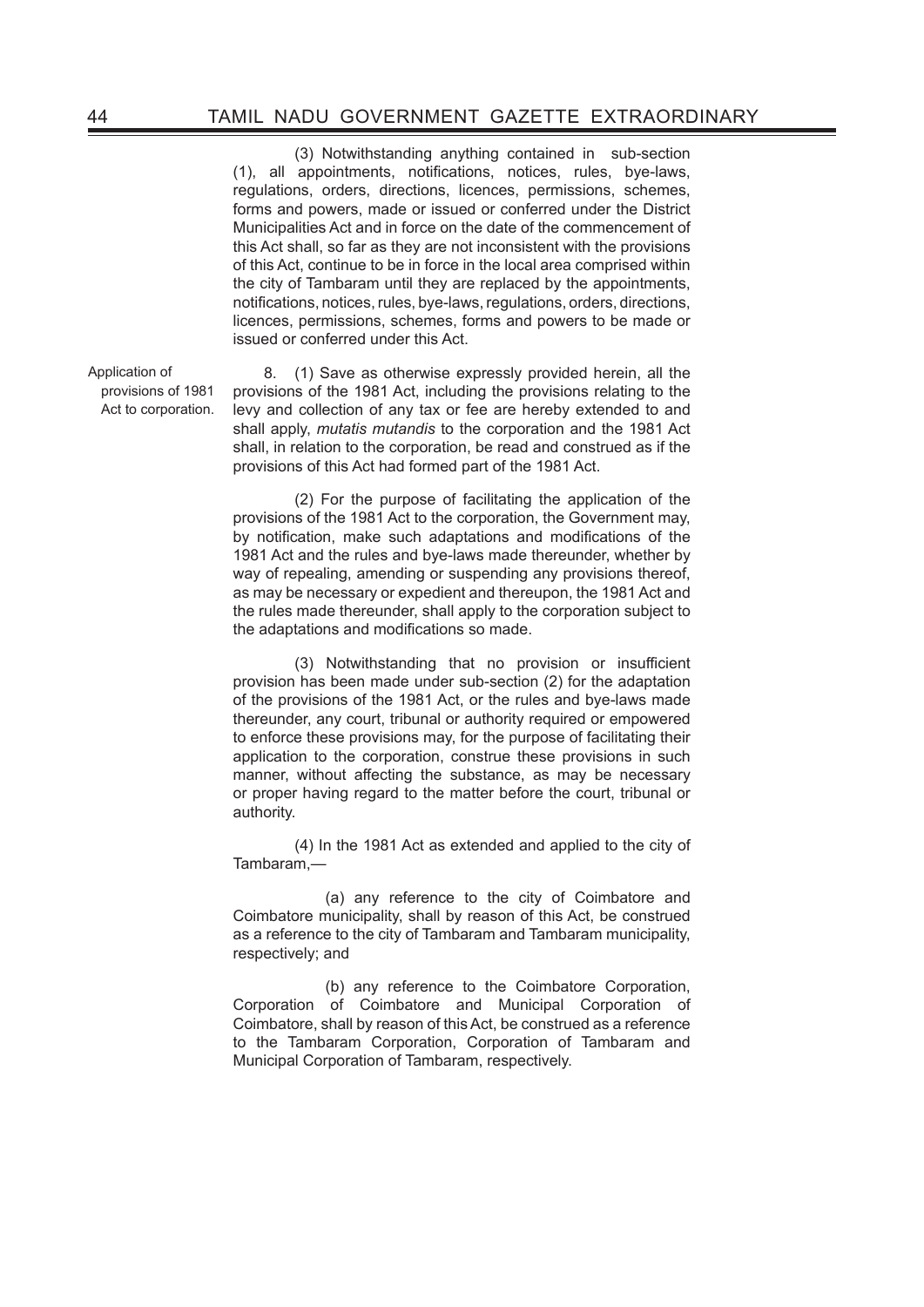9. (1)All property, all rights of whatever kind, used, enjoyed or possessed by and all interests of whatever kind owned by or vested in, or held in trust by or for the municipal council with all rights of whatever kind used, enjoyed or possessed by the municipal council as well as all liabilities legally subsisting against the municipal council, on and from the date of the commencement of this Act and subject to such directions as the Government may, by general or special order, give in this behalf, vest with the corporation. **Transitional** 

(2) All arrears of taxes or other payments by way of composition for a tax, or due for expenses or compensation, or otherwise due to the municipal council on the date of such commencement may be recovered as if they had accrued to the corporation and may be recovered as if such arrears or payments had become due, under the provisions of this Act.

(3) All taxes, fees and duties, which immediately before the date of the commencement of this Act were being levied by the municipal council shall be deemed to have been levied by the corporation under the provisions of this Act and shall continue to be in force accordingly until such taxes, fees and duties are revised, cancelled or superseded by anything done or any action taken under this Act.

(4) All proceedings taken by, or against, the municipal council or authority or any person under the District Municipalities Act may be continued by, or against, the corporation, authority or person as if such proceedings had been commenced under the provisions of this Act.

(5) Any action taken under the District Municipalities Act, by any authority before the date of such commencement shall be deemed to have been taken by the authority competent to take such action under this Act as if this Act had been in force.

(6) Notwithstanding anything contained in this Act, every officer or employee who, immediately before the date of the commencement of this Act, was in the service of the municipality shall, on and from the date of such commencement, be deemed to be an officer or employee of the corporation:

Provided that—

 (a) the terms and conditions applicable to such officers and employees consequent on their absorption in the service of the corporation shall not be less favourable than those applicable to such employees immediately before the date of such commencement, as regards pay and allowances, leave, pension, gratuity, provident fund and age of superannuation; and

 (b) the service rendered by any such officer or other employee under the municipality upto the date of such commencement shall be deemed to be service under the corporation and he shall be entitled to count that service for the purpose of increment, leave, pension, provident fund and gratuity:

provisions.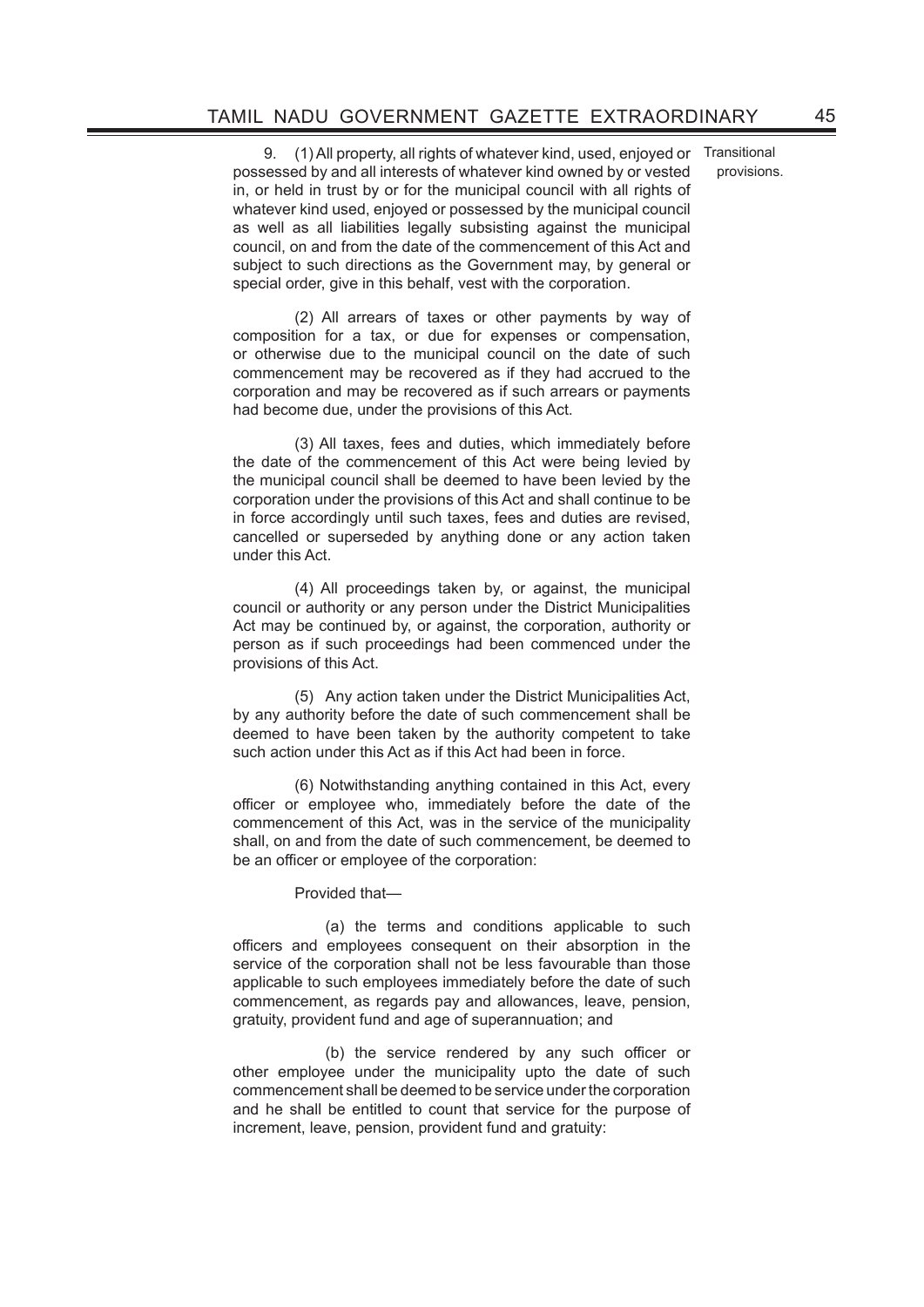Provided further that any officer or other employee serving in the municipality shall be given an option to be exercised within such time and in such manner as may be prescribed either to be absorbed in the service of the corporation or to be transferred to the service referred to in section 73-A of the District Municipalities Act or to be retrenched from the service of the municipality on such retrenchment benefits as may be prescribed.

 (7) Any division of the Tambaram municipality into wards, made under the District Municipalities Act, and in force on the date of the commencement of this Act shall be deemed to be a division of the corporation until altered.

(8) The electoral roll prepared for the Tambaram municipality under the District Municipalities Act, and in force on the date of the commencement of this Act, shall be deemed to be the electoral roll for the corporation until a new electoral roll is prepared and published and the part of the electoral roll relating to each ward of the municipality shall be deemed to be the list of the electoral roll for the corresponding division of the corporation.

Special Officer. 10. (1) There shall be appointed by the Government, by notification, a Special Officer to exercise the powers, perform the duties and discharge the functions of—

- (a) the council,
- (b) the standing committee,
- (c) the commissioner, and
- (d) the wards committee.

(2) The Special Officer shall exercise the powers, perform the duties and discharge the functions,—

(a) of the corporation, until the elected councillors come into office;

(b) of the standing committee, until a standing committee is appointed by the corporation; and

(c) of the commissioner, until a commissioner is appointed by the Government and such officer may, if the Government so direct, receive remuneration for his services from the municipal fund.

(3) Until a new Special Officer is appointed by the Government under sub-section (1), the Special Officer of the municipality functioning immediately before the date of commencement of this Act shall be deemed to be the Special Officer of the corporation and he shall exercise the powers and perform the duties and discharge the functions as those exercised, performed and discharged by the Special Officer appointed under sub-section (1).

Appointment of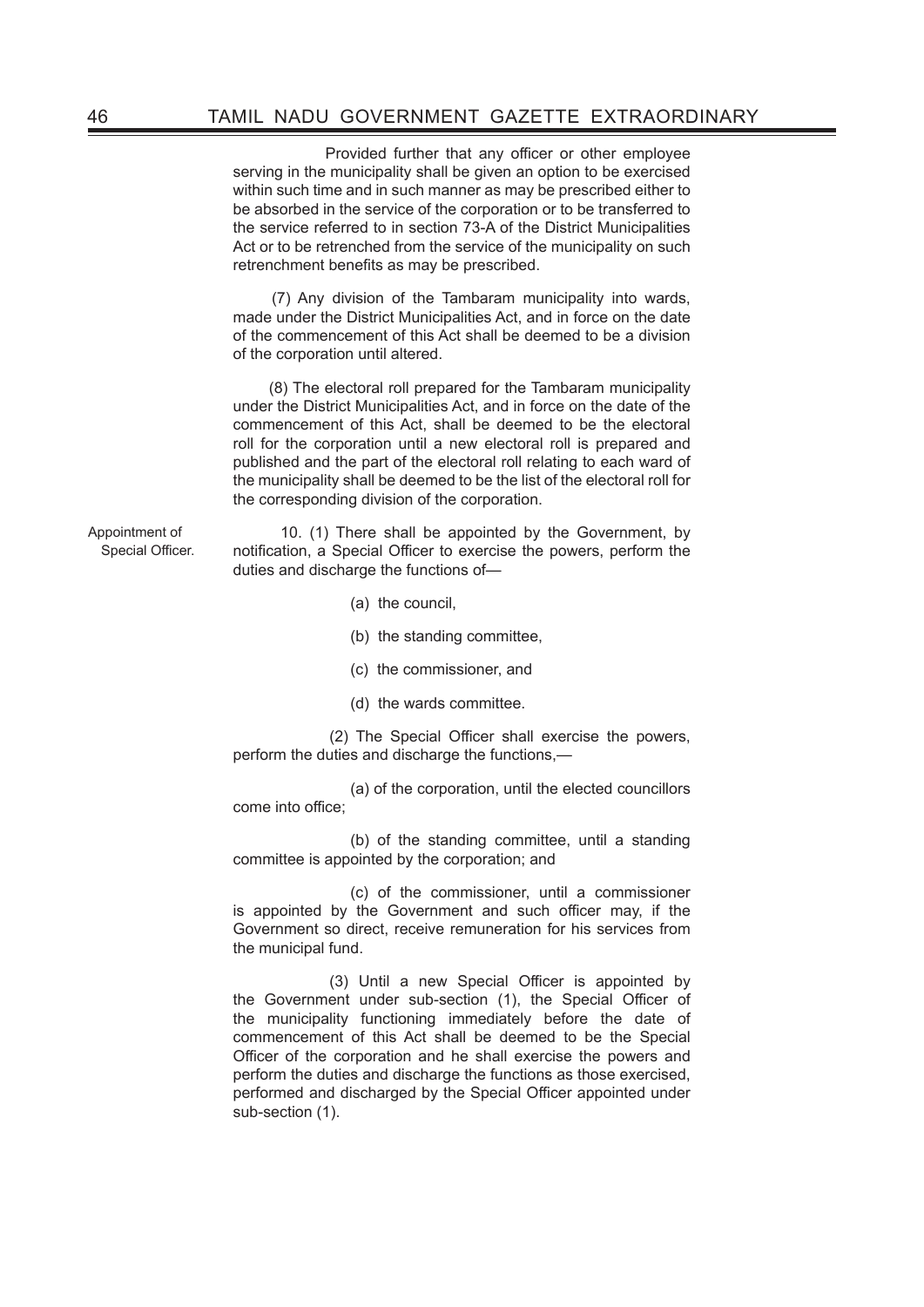(4) The Special Officer appointed under sub-section (1) shall hold office for six months from the date of his appointment or until the day on which the first meeting of the council is held after ordinary elections to the corporation, whichever is earlier.

 11. (1) The Government may make rules for carrying out the Power to make rules. purposes of this Act.

 (2) (a) All rules made under this Act shall be published in the *Tamil Nadu Government Gazette* and, unless they are expressed to come into force on a particular day, shall come into force on the day on which they are so published.

 (b) All notifications issued under this Act shall, unless they are expressed to come into force on a particular day, come into force on the day on which they are so published.

 (3) Every rule made or notification or order issued under this Act shall, as soon as possible, after it is made or issued, be placed on the table of the Legislative Assembly, and if, before the expiry of the session in which it is so placed or the next session, the Assembly makes any modification in any such rule or notification or order, or the Assembly decides that the rule or notification or order should not be made or issued, the rule or notification or order shall thereafter have effect only in such modified form or be of no effect, as the case may be, so, however, that any such modification or annulment shall be without prejudice to the validity of anything previously done under that rule or notification or order.

12. If any difficulty arises in giving effect to the provisions Power to remove of this Act, the Government may, by an order published in the *Tamil Nadu Government Gazette*, make such provisions not inconsistent with the provisions of this Act as appear to them to be necessary or expedient for removing the difficulty: difficulties.

Provided that no such order shall be made after the expiry of two years from the date of the commencement of this Act.

13. (1) The Tambaram City Municipal Corporation Ordinance, Repeal and 2021 is hereby repealed. saving.

(2) Notwithstanding such repeal, anything done, any action taken or any direction given under the said Ordinance, shall be deemed to have been done, taken or given under this Act.

Tamil Nadu Ordinance 5 of 2021.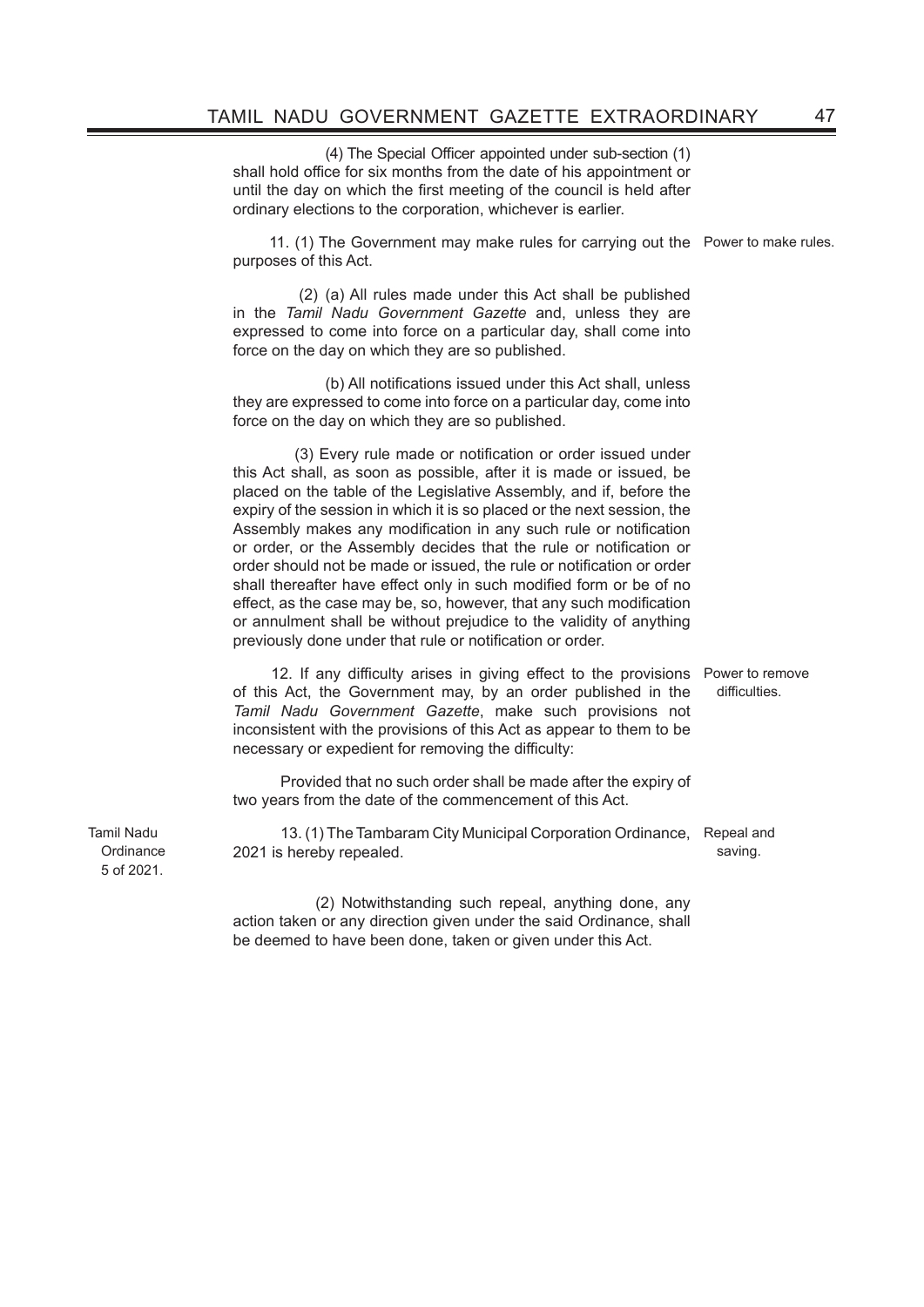### **STATEMENT OF OBJECTS AND REASONS.**

Considering the rapid pace of urbanisation in the State, it is imperative to reorganise the urban local bodies. Accordingly, the Hon'ble Minister for Municipal Administration, among other things, made an announcement on the floor of the Legislative Assembly during the Demand for Grant of this department for the year 2021-2022, to the effect that, Tambaram Municipality and adjoining four Municipalities, Town Panchayats and Village Panchayats will be merged to form a City Municipal Corporation.

**2.** The Municipalities of Tambaram, Pallavapuram, Pammal, Anakaputhur and Sembakkam and the Town Panchayats of Chitlapakkam, Madambakkam, Perungaluthur, Peerkangaranai and Tiruneermalai located at south of Chennai City are urbanising rapidly and they are contiguous. Further, there is a need to upgrade the civic infrastructure such as street lights, water supply, sewerage, solid waste management and roads in these localities, in order to fulfill the aspirations of the people. Better administrative structure, human resources and integrated planning is required to address these issues. Hence, consolidation of these local bodies into a single larger urban local body, namely, City Municipal Corporation is considered to be essential. Besides offering an appropriate administrative set up, it will help in optimising the resources for effective delivery of services to the general public.

**3.** Based on the aforesaid announcement of the Hon'ble Minister in the Assembly and in view of the foregoing circumstances, the Government, by following due procedure mandated by relevant statutory provisions, notified the inclusion of the Municipalities of Pallavapuram, Pammal, Anakaputhur and Sembakkam and the Town Panchayats of Chitlapakkam, Madambakkam, Perungaluthur, Peerkangaranai and Tiruneermalai within the limits of Tambaram Municipality, so as to form the same as Tambaram City Municipal Corporation.

**4.** Accordingly, for the constitution and administration of Tambaram City Municipal Corporation, the Government decided to undertake a legislation adapting the provisions of the Coimbatore City Municipal Corporation Act, 1981 (Tamil Nadu Act 25 of 1981), with such modifications as are necessary. Accordingly, the Tambaram City Municipal Corporation Ordinance, 2021 (Tamil Nadu Ordinance 5 of 2021) was promulgated by the Hon'ble Governor on the 3rd November 2021 and the same was published in the *Tamil Nadu Government Gazette* Extraordinary, dated the 3rd November 2021.

**5.** The Bill seeks to replace the said Ordinance.

**K.N. NEHRU,** *Minister for Municipal Administration.*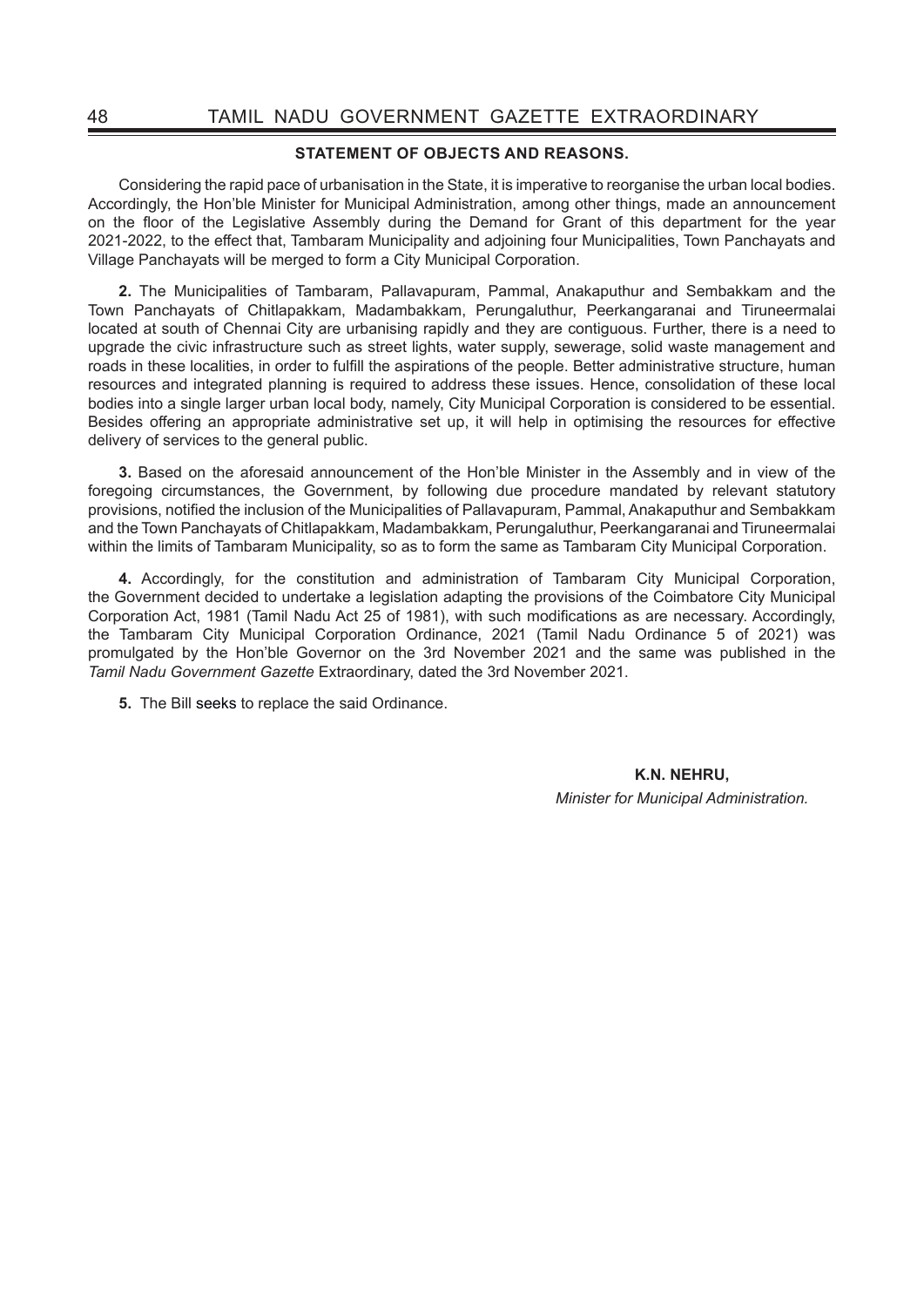## **STATEMENT UNDER RULE 168 OF THE TAMIL NADU LEGISLATIVE ASSEMBLY RULES EXPLAINING THE CIRCUMSTANCES WHICH NECESSITATED THE PROMULGATION OF THE TAMBARAM CITY MUNICIPAL CORPORATION ORDINANCE, 2021 (TAMIL NADU ORDINANCE 5 OF 2021).**

Considering the rapid pace of urbanisation in the State, it is imperative to reorganise the urban local bodies. Accordingly, the Hon'ble Minister for Municipal Administration, among other things, made an announcement on the floor of the Legislative Assembly during the Demand for Grant of this department for the year 2021-2022, to the effect that, Tambaram Municipality and adjoining four Municipalities, Town Panchayats and Village Panchayats will be merged to form a City Municipal Corporation.

**2.** The Municipalities of Tambaram, Pallavapuram, Pammal, Anakaputhur and Sembakkam and the Town Panchayats of Chitlapakkam, Madambakkam, Perungaluthur, Peerkangaranai and Tiruneermalai located at south of Chennai City are urbanising rapidly and they are contiguous. Further, there is a need to upgrade the civic infrastructure such as street lights, water supply, sewerage, solid waste management and roads in these localities, in order to fulfill the aspirations of the people. Better administrative structure, human resources and integrated planning is required to address these issues. Hence, consolidation of these local bodies into a single larger urban local body, namely, City Municipal Corporation is considered to be essential. Besides offering an appropriate administrative set up, it will help in optimising the resources for effective delivery of services to the general public.

**3.** Based on the aforesaid announcement of the Hon'ble Minister in the Assembly and in view of the foregoing circumstances, the Government, by following due procedure mandated by relevant statutory provisions, notified the inclusion of the Municipalities of Pallavapuram, Pammal, Anakaputhur and Sembakkam and the Town Panchayats of Chitlapakkam, Madambakkam, Perungaluthur, Peerkangaranai and Tiruneermalai within the limits of Tambaram Municipality, so as to form the same as Tambaram City Municipal Corporation.

**4.** Accordingly, for the constitution and administration of Tambaram City Municipal Corporation, the Government decided to undertake a legislation adapting the provisions of the Coimbatore City Municipal Corporation Act, 1981 (Tamil Nadu Act 25 of 1981), with such modifications as are necessary.

**5.** As the Legislative Assembly of the State was not in session at that time, it became necessary to promulgate an Ordinance to give effect to the above decision. Accordingly, the Tambaram City Municipal Corporation Ordinance, 2021 (Tamil Nadu Ordinance 5 of 2021) was promulgated by the Hon'ble Governor on the 3rd November 2021 and the same was published in the *Tamil Nadu Government Gazette* Extraordinary, dated the 3rd November 2021.

> **K.N. NEHRU,** *Minister for Municipal Administration.*